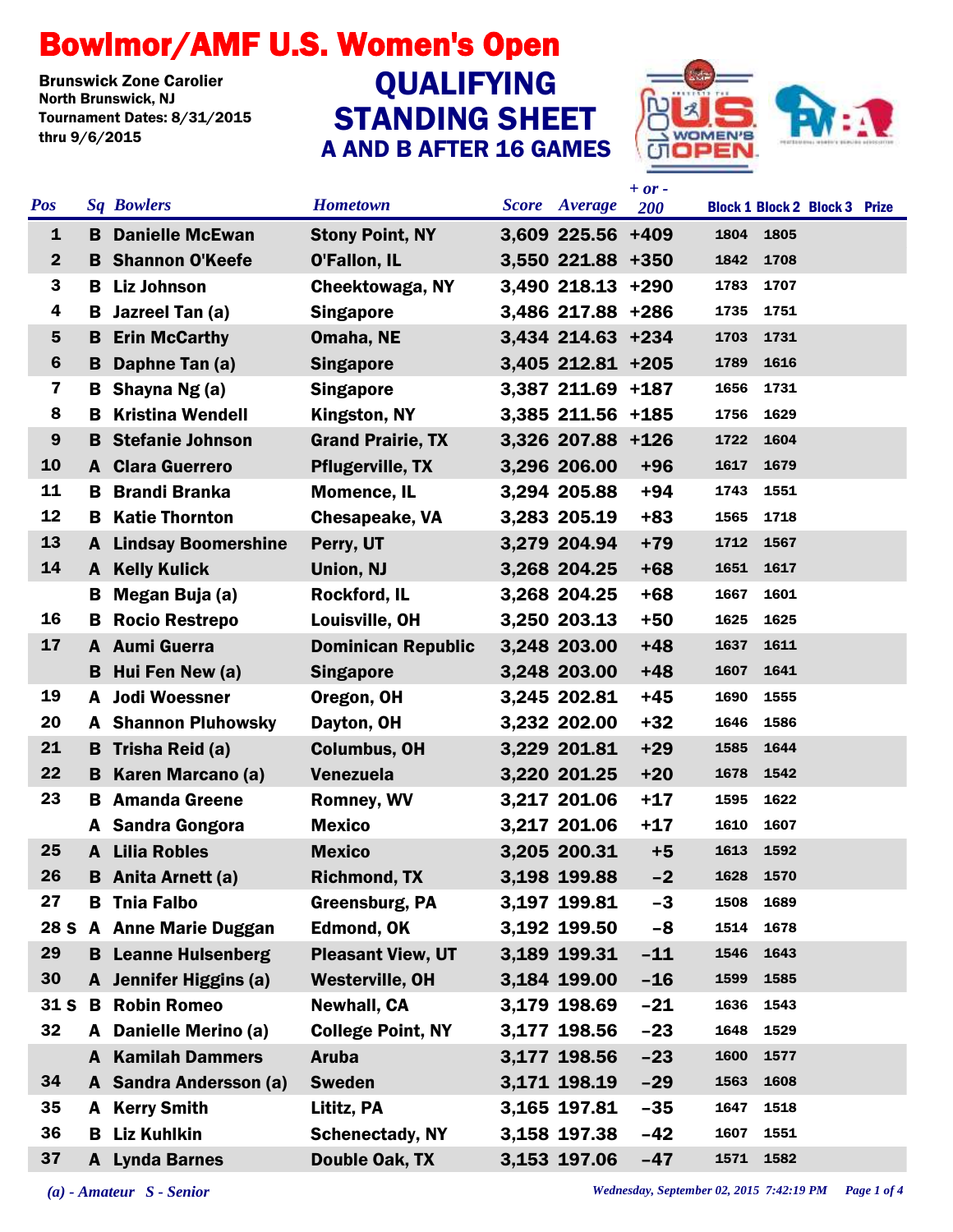|            |                 |                                |                            |                      | $+ or -$   |      |                                      |  |
|------------|-----------------|--------------------------------|----------------------------|----------------------|------------|------|--------------------------------------|--|
| <b>Pos</b> |                 | <b>Sq Bowlers</b>              | <b>Hometown</b>            | <b>Score</b> Average | <b>200</b> |      | <b>Block 1 Block 2 Block 3 Prize</b> |  |
|            |                 | 38 S A Carolyn Dorin-Ballard   | Keller, TX                 | 3,152 197.00         | $-48$      | 1549 | 1603                                 |  |
| 39         |                 | <b>B</b> Summer Jasmin         | <b>Beckley, WV</b>         | 3,151 196.94         | $-49$      | 1606 | 1545                                 |  |
| 40         |                 | A Missy Parkin                 | Laguna Hills, CA           | 3,146 196.63         | $-54$      | 1448 | 1698                                 |  |
| 41         |                 | A Leslie Bohn (a)              | Jackson, NJ                | 3,140 196.25         | $-60$      | 1695 | 1445                                 |  |
|            |                 | A Keli Callahan (a)            | Las Vegas, NV              | 3,140 196.25         | $-60$      | 1495 | 1645                                 |  |
| 43         | A               | Kristin Nieter (a)             | Homewood, IL               | 3,137 196.06         | $-63$      | 1516 | 1621                                 |  |
| 44         |                 | A Paola Gomez Roberts (        | Colombia                   | 3,119 194.94         | $-81$      | 1540 | 1579                                 |  |
| 45 S       |                 | <b>B</b> Lucy Sandelin (a)     | Tampa, FL                  | 3,104 194.00         | $-96$      | 1632 | 1472                                 |  |
| 46         |                 | <b>B</b> Josie Earnest         | <b>Nashville, TN</b>       | 3,098 193.63 -102    |            |      | 1562 1536                            |  |
| 47         |                 | A Alice Kuhn                   | <b>Taylor, PA</b>          | 3,086 192.88 -114    |            | 1487 | 1599                                 |  |
| 48         |                 | A Megan Kelly                  | Dayton, OH                 | 3,077 192.31 -123    |            | 1500 | 1577                                 |  |
| 49         |                 | <b>B</b> Stephanie Martins (a) | <b>Brazil</b>              | 3,074 192.13 -126    |            | 1624 | 1450                                 |  |
| 50         | в               | Diana Zavjalova                | Latvia                     | 3,066 191.63 -134    |            | 1496 | 1570                                 |  |
| 51         |                 | <b>A</b> Ashly Galante         | Palm Harbor, FL            | 3,065 191.56 -135    |            | 1491 | 1574                                 |  |
|            | <b>Cut Line</b> |                                |                            |                      |            |      |                                      |  |
|            |                 | A Maria Jose Rodriguez         | <b>Austin, TX</b>          | 3,065 191.56 -135    |            | 1546 | 1519                                 |  |
| 53         |                 | <b>A</b> Anggie Ramirez        | Chicago, IL                | 3,063 191.44 -137    |            | 1517 | 1546                                 |  |
|            |                 | <b>B</b> Natalie Cortese       | <b>Hoffman Estates, IL</b> | 3,063 191.44 -137    |            | 1585 | 1478                                 |  |
| 55         |                 | <b>B</b> Alexandra Stein (a)   | <b>Brooklyn, NY</b>        | 3,062 191.38 -138    |            | 1581 | 1481                                 |  |
| 56         | A               | <b>Kayla Bandy</b>             | <b>Salisbury, MD</b>       | 3,060 191.25 -140    |            | 1464 | 1596                                 |  |
| 57         | B.              | <b>Bryanna Caldwell</b>        | <b>Red Rock, AZ</b>        | 3,058 191.13 -142    |            | 1603 | 1455                                 |  |
| 58         |                 | <b>A</b> Jacqueline Carbonetto | <b>Blauvelt, NY</b>        | 3,053 190.81 -147    |            | 1484 | 1569                                 |  |
| 59         | A               | Daria Pajak (a)                | <b>Bobson Park, FL</b>     | 3,050 190.63 -150    |            | 1629 | 1421                                 |  |
|            |                 | A Jennifer Russo (a)           | <b>Monmouth Jct., NJ</b>   | 3,050 190.63 -150    |            | 1416 | 1634                                 |  |
| 61         | A               | <b>Elysia Current</b>          | Ephrata, PA                | 3,048 190.50 -152    |            | 1564 | 1484                                 |  |
| 62         | A               | Eryn Bohleber (a)              | Yaphank, NY                | 3,044 190.25 -156    |            | 1585 | 1459                                 |  |
| 63         |                 | <b>A</b> Cassandra Leuthold    | <b>Black Hawk, SD</b>      | 3,041 190.06 -159    |            | 1548 | 1493                                 |  |
| 64         |                 | A Melissa Kammerer (a)         | <b>Staten Island, NY</b>   | 3,036 189.75 -164    |            | 1503 | 1533                                 |  |
| 65         |                 | A Shannon Sellens (a)          | <b>Copiague, NY</b>        | 3,032 189.50 -168    |            |      | 1606 1426                            |  |
| 66         |                 | <b>B</b> Sarah Lokker          | <b>New Baltimore, MI</b>   | 3,031 189.44 -169    |            | 1504 | 1527                                 |  |
| 67         |                 | A Ida Andersson (a)            | <b>Sweden</b>              | 3,030 189.38 -170    |            | 1584 | 1446                                 |  |
| 68         |                 | A Jenny Wegner (a)             | <b>Sweden</b>              | 3,028 189.25 -172    |            | 1571 | 1457                                 |  |
| 69         |                 | A Julie Oczepek                | Reese, MI                  | $3,027$ 189.19 -173  |            | 1593 | 1434                                 |  |
| 70         |                 | <b>A</b> Diandra Asbaty        | Chicago, IL                | 3,024 189.00 -176    |            |      | 1511 1513                            |  |
| 71         |                 | <b>B</b> Cherie Tan (a)        | <b>Singapore</b>           | 3,023 188.94 -177    |            | 1518 | 1505                                 |  |
| 72         | B               | <b>Brandy Sanderson (a)</b>    | <b>Bossier City, LA</b>    | 3,021 188.81 -179    |            | 1506 | 1515                                 |  |
| 73         | B.              | <b>Brittni Hamilton</b>        | Victor, NY                 | 3,020 188.75 -180    |            |      | 1516 1504                            |  |
| 74         |                 | A Gabriella Mayfield           | Lake Isabella, CA          | 3,015 188.44 -185    |            | 1564 | 1451                                 |  |
| 75         |                 | A Valerie Calberry (a)         | Derry, NH                  | 3,006 187.88 -194    |            | 1493 | 1513                                 |  |
| 76         | A               | Kayla Jones (a)                | Johnstown, PA              | 2,995 187.19 -205    |            | 1523 | 1472                                 |  |
| 77         |                 | <b>B</b> Andrea Ruiz           | <b>Colombia</b>            | 2,991 186.94 -209    |            | 1538 | 1453                                 |  |
|            |                 | 78 S B Char Hammel (a)         | Las Vegas, NV              | 2,988 186.75 -212    |            | 1539 | 1449                                 |  |
| 79         |                 | A Jacqui Reese (a)             | McAdoo, PA                 | 2,987 186.69 -213    |            | 1533 | 1454                                 |  |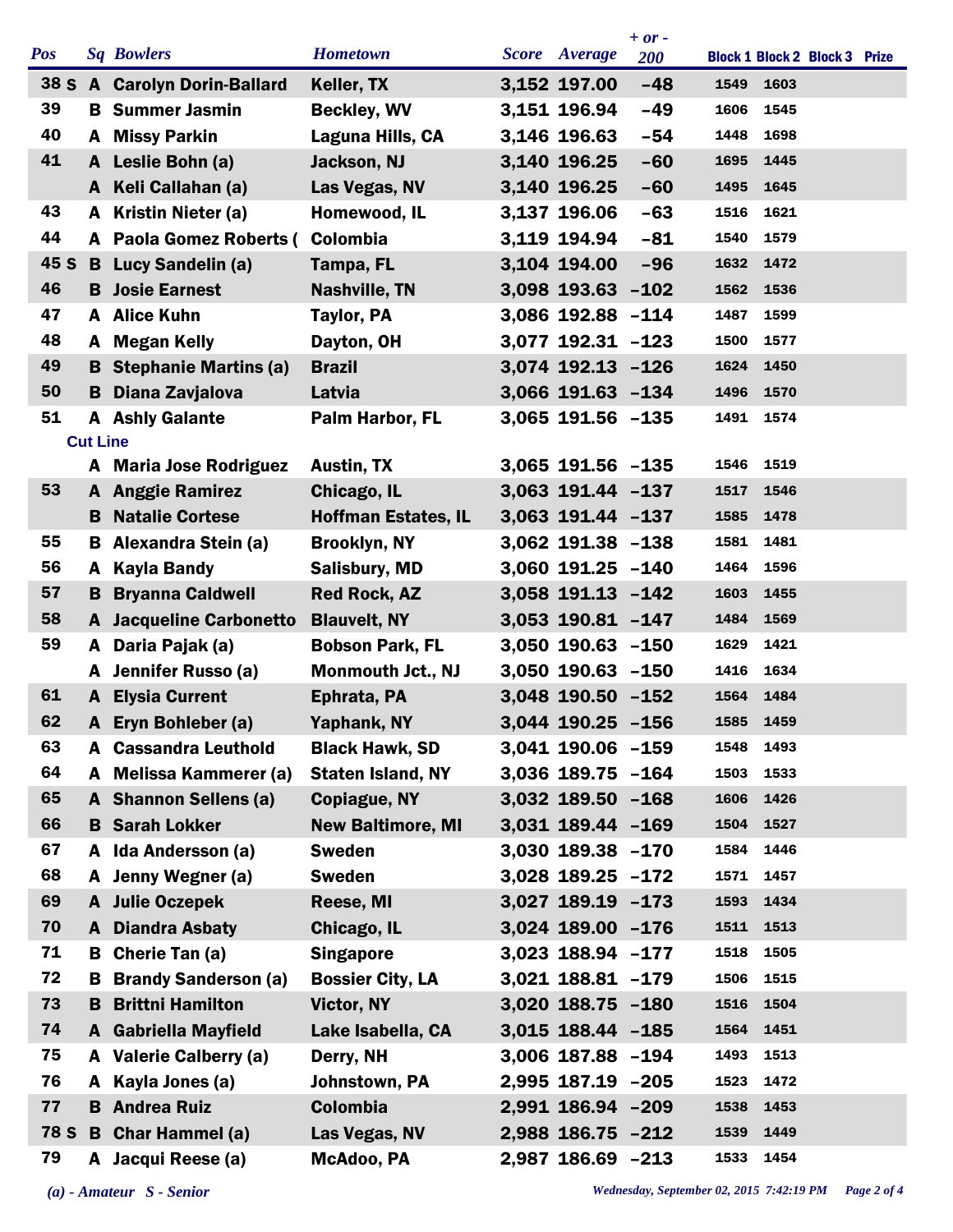|            |    |                                |                             |                   | $+ or -$   |      |                                      |  |
|------------|----|--------------------------------|-----------------------------|-------------------|------------|------|--------------------------------------|--|
| <b>Pos</b> |    | <b>Sq Bowlers</b>              | <b>Hometown</b>             | Score Average     | <b>200</b> |      | <b>Block 1 Block 2 Block 3 Prize</b> |  |
| 80         |    | <b>B</b> Linda Walbaum         | <b>Brighton, CO</b>         | 2,985 186.56 -215 |            |      | 1512 1473                            |  |
| 81         |    | A Samantha Schaden             | <b>Baltimore, MD</b>        | 2,982 186.38 -218 |            | 1438 | 1544                                 |  |
| 82         |    | <b>B</b> Rina Asada (a)        | <b>Japan</b>                | 2,981 186.31 -219 |            | 1526 | 1455                                 |  |
| 83         |    | A Stephanie Casey (a)          | Yonkers, NY                 | 2,979 186.19 -221 |            | 1480 | 1499                                 |  |
| 84         |    | <b>A</b> Katherine Sutphin     | <b>Mount Dora, FL</b>       | 2,974 185.88 -226 |            | 1535 | 1439                                 |  |
| 85         | B. | <b>Suzette Draper (a)</b>      | Dumont, NJ                  | 2,973 185.81 -227 |            | 1616 | 1357                                 |  |
| 86         |    | <b>B</b> Rachael Gittings (a)  | <b>Glen Allen, VA</b>       | 2,970 185.63 -230 |            | 1419 | 1551                                 |  |
|            |    | A Katy Barnes (a)              | <b>Greenwich, RI</b>        | 2,970 185.63 -230 |            | 1440 | 1530                                 |  |
| 88 S       | B  | <b>Debbie Ayers</b>            | La Mesa, CA                 | 2,968 185.50 -232 |            | 1519 | 1449                                 |  |
| 89         |    | <b>B</b> Catie Jensen (a)      | Fort Worth, TX              | 2,962 185.13 -238 |            | 1539 | 1423                                 |  |
| 90         |    | <b>B</b> Laura Rotter (a)      | <b>Schenectady, NY</b>      | 2,954 184.63 -246 |            | 1374 | 1580                                 |  |
|            | в  | Natsumi Koizumi (a)            | Japan                       | 2,954 184.63 -246 |            | 1424 | 1530                                 |  |
| 92         | В  | <b>Jasmine Yeong-Nathan</b>    | <b>Singapore</b>            | 2,946 184.13 -254 |            | 1446 | 1500                                 |  |
| 93         | A  | Jessica Peters (a)             | <b>Toms River, NJ</b>       | 2,941 183.81 -259 |            | 1406 | 1535                                 |  |
| 94         |    | <b>B</b> Chevi Panzanella (a)  | Patterson, NY               | 2,939 183.69 -261 |            | 1437 | 1502                                 |  |
| 95         |    | A Sarah Germano (a)            | <b>Rochester, NY</b>        | 2,934 183.38 -266 |            | 1385 | 1549                                 |  |
| 96 S       |    | <b>B</b> Tish Johnson          | <b>Colorado Springs, CO</b> | 2,927 182.94 -273 |            | 1416 | 1511                                 |  |
| 97         |    | <b>B</b> Heather D'Errico      | <b>Rochester, NY</b>        | 2,926 182.88 -274 |            | 1438 | 1488                                 |  |
| 98         | B. | <b>Mariana Ayala</b>           | Euless, TX                  | 2,923 182.69 -277 |            | 1402 | 1521                                 |  |
| 99         | B  | Kiyoko McDonald (a)            | <b>McKinney, TX</b>         | 2,899 181.19 -301 |            | 1396 | 1503                                 |  |
| 100        |    | <b>B</b> Elise Bolton          | <b>Merritt Island, FL</b>   | 2,887 180.44 -313 |            | 1438 | 1449                                 |  |
| 101 S      | B  | <b>Kristy Whitcher (a)</b>     | <b>Belfair, WA</b>          | 2,886 180.38 -314 |            | 1278 | 1608                                 |  |
| 102        |    | A Jessica Aiezza (a)           | <b>Mechanicville, NY</b>    | 2,883 180.19 -317 |            | 1461 | 1422                                 |  |
| 103        | в  | Karla Pereira (a)              | Alexandria, VA              | 2,877 179.81 -323 |            | 1415 | 1462                                 |  |
| 104        | в  | Samantha How (a)               | <b>Oregon City, OR</b>      | 2,874 179.63 -326 |            | 1344 | 1530                                 |  |
| 105        | B  | <b>Brooke Bower</b>            | <b>Camp Hill, PA</b>        | 2,867 179.19 -333 |            |      | 1410 1457                            |  |
| 106        | в  | Geraldine Ng (a)               | <b>Singapore</b>            | 2,865 179.06 -335 |            |      | 1484 1381                            |  |
| 107        | В  | <b>Bernice Lim (a)</b>         | <b>Singapore</b>            | 2,842 177.63 -358 |            | 1325 | 1517                                 |  |
| 108 S      |    | <b>B</b> Paula Vidad           | Sun City, CA                | 2,838 177.38 -362 |            | 1485 | 1353                                 |  |
| 109 S      |    | A Mandy Wilson (a)             | Dayton, OH                  | 2,834 177.13 -366 |            | 1514 | 1320                                 |  |
|            |    | A Crista Vicars (a)            | Longview, WA                | 2,834 177.13 -366 |            | 1380 | 1454                                 |  |
| 111        | A  | <b>Brittany Himmelreich</b>    | Cressona, PA                | 2,832 177.00 -368 |            | 1448 | 1384                                 |  |
|            | A  | Nicole Bower (a)               | <b>Camp Hill, PA</b>        | 2,832 177.00 -368 |            | 1382 | 1450                                 |  |
| 113        | A  | <b>Celina Broderick (a)</b>    | <b>Wallingford, CT</b>      | 2,815 175.94 -385 |            | 1462 | 1353                                 |  |
|            | A  | <b>Brittany Morris (a)</b>     | <b>Waymart, PA</b>          | 2,815 175.94 -385 |            | 1349 | 1466                                 |  |
| 115        | B  | Joey Yeo (a)                   | <b>Singapore</b>            | 2,810 175.63 -390 |            | 1434 | 1376                                 |  |
|            |    | 116 S A Linda Kelly (a)        | Dayton, OH                  | 2,795 174.69 -405 |            | 1431 | 1364                                 |  |
| 117        |    | <b>B</b> Kristin Warzinski (a) | Lincoln, CA                 | 2,786 174.13 -414 |            | 1344 | 1442                                 |  |
| 118        | в  | Nichole Toto (a)               | Piscataway, NJ              | 2,785 174.06 -415 |            | 1403 | 1382                                 |  |
| 119        | A  | <b>Jessica Wahler</b>          | Dunellen, NJ                | 2,777 173.56 -423 |            | 1422 | 1355                                 |  |
| S          |    | <b>B</b> Pam Sprow (a)         | Lakeland, FL                | 2,777 173.56 -423 |            | 1331 | 1446                                 |  |
| 121        |    | A Noelle Mancini (a)           | <b>Hughestown, PA</b>       | 2,763 172.69 -437 |            | 1349 | 1414                                 |  |
| 122        |    | <b>B</b> Adorna Hayward (a)    | <b>Sandston, VA</b>         | 2,755 172.19 -445 |            | 1376 | 1379                                 |  |